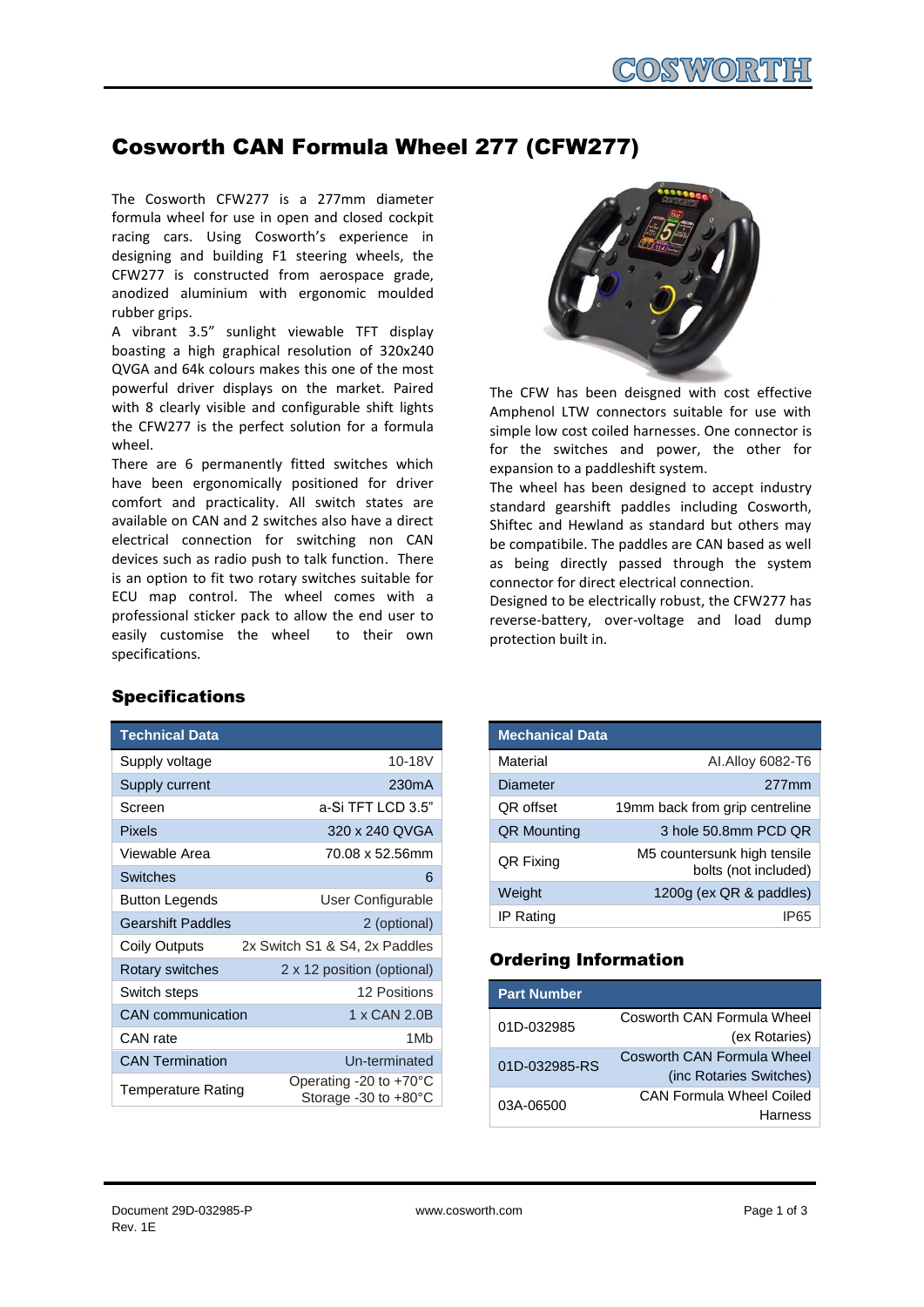### Connector Information

#### *System Connector*





| <b>Connector</b> | <b>Mating connector</b> |
|------------------|-------------------------|
| LTW BD-08PMMP-   | LTWBD-08BFFA-           |
| LC7001           | LI 7001                 |



Amphenol LTWDB-08BFFA-LL1001 Mating Face view

| <b>Connector</b> | <b>Mating connector</b> |
|------------------|-------------------------|
| LTW BD-08PMMP-   | LTWBD-08BFFA-           |
| LC7001           | LL 7001                 |
|                  |                         |



LTWDB-08BFFA-LL1001 Mating Face view

# Pinout

| Pin            | <b>Signal</b>   | <b>Description</b>      |
|----------------|-----------------|-------------------------|
| 1              | Gnd             | Ground                  |
| $\mathfrak{p}$ | $+12V$          | <b>VBatt</b>            |
| 3              | CAN Lo          | CAN Lo                  |
| $\overline{4}$ | <b>CAN Hi</b>   | CAN Hi                  |
| 5              | CS <sub>1</sub> | S1 Direct Output        |
| 6              | CS <sub>2</sub> | <b>S4 Direct Output</b> |
| 7              | Up_Pad_Out      | Up Paddle Output        |
| 8              | Dn Pad Out      | Down Paddle Output      |

### Pinout

| Pin            | <b>Signal</b> | <b>Description</b> |
|----------------|---------------|--------------------|
| 1              | Gnd           | Ground             |
| $\mathfrak{p}$ | P_PWR         | +8V Paddle Power   |
| 3              | USB V+        | USB V+             |
| 4              | USB_D-        | USB D-             |
| 5              | USB_D+        | USB D+             |
| 6              | USB_Gnd       | <b>USB Gnd</b>     |
| 7              | Up_Pad_In     | Up Paddle Input    |
| 8              | Dn Pad In     | Down Paddle Input  |